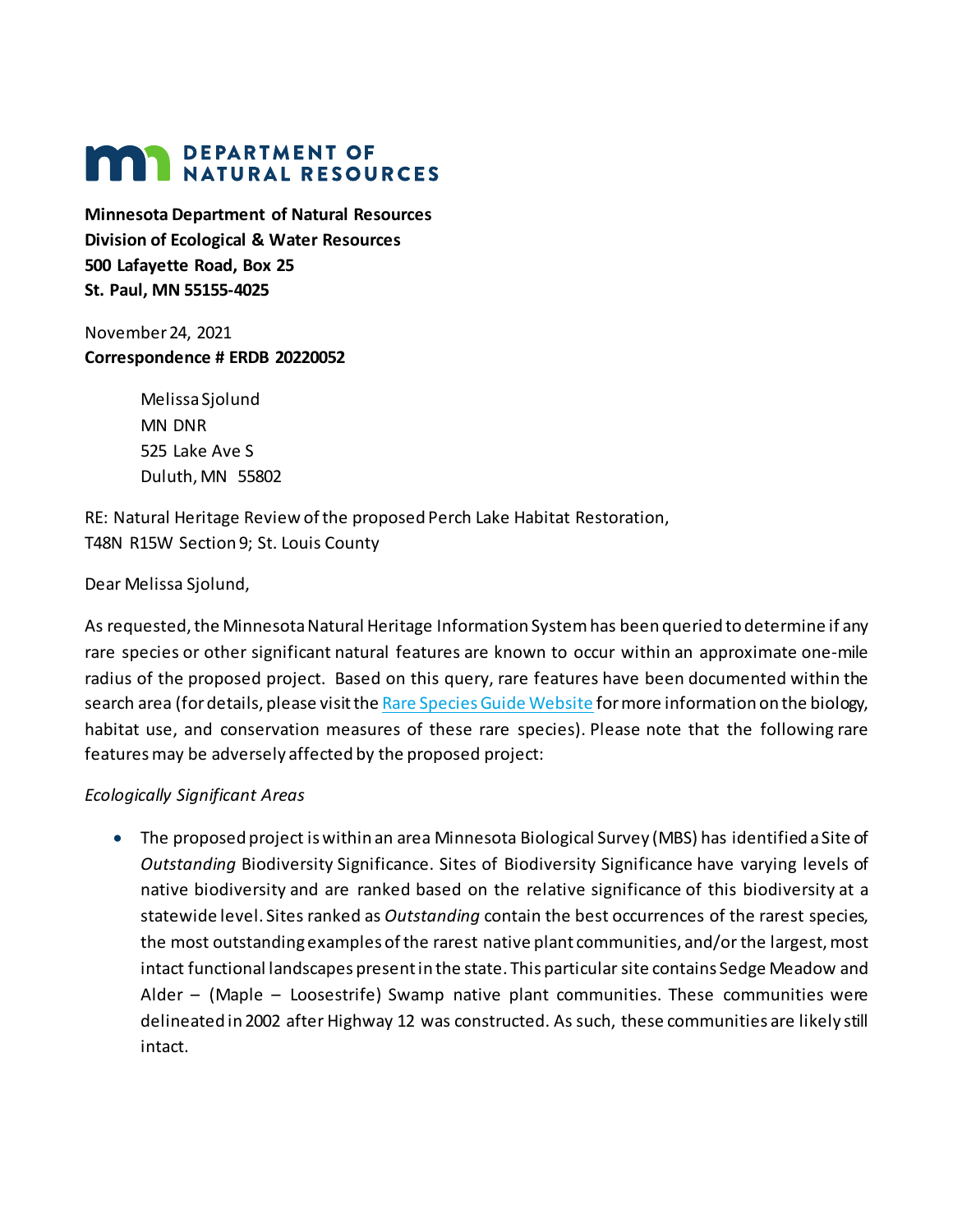We encourage you to consider project alternatives that would minimize disturbance to these ecologically significant areas. Actions to minimize disturbance may include, but are not limited to, the following recommendations:

- o Minimize vehicular disturbance in the MBS Site (allow only vehicles/equipment necessary for construction activities);
- o Conduct surveys to better document resource impact and designate areas to avoid;
- o Do not park equipment or stockpile supplies in the MBS Site;
- o Do not place spoil within MBS Site;
- o Use effective erosion prevention and sediment control measures;
- o Inspect and clean all equipment prior to bringing it to the site to prevent the introduction and spread of invasive species;
- o Revegetate disturbed soil wit[h native species suitable to the local habitat](http://www.bwsr.state.mn.us/native_vegetation/) as soon after construction as possible; and
- o Use only weed-free mulches, topsoils, and seed mixes.

GIS shapefiles of MBS Sites of Biodiversity Significance and DNR Native Plant Communities can be downloaded from Quick Layers. Please contact me if you do not have access to the appropriate mapping services. For information on interpreting the data, reference the MBS Site Biodiversity [Significance](https://www.dnr.state.mn.us/eco/mcbs/biodiversity_guidelines.html) an[d Native Plant Community](https://www.dnr.state.mn.us/npc/index.html) websites.

• If the Wetland Conservation Act (WCA) is applicable to this project, please note that wetlands within High or Outstanding MBS Sites of Biodiversity Significance may qualify as "rare natural communities" under this Act. Minnesota Rules, part 8420.0515, subpart 3 states that a wetland replacement plan for activities that modify a rare natural community must be denied if the local government unit determines the proposed activities will permanently adversely affect the natural community.

# *State-listed Species*

• Two leaf waterweed (*Elodea bifoliata*), a state-listed endangered aquatic plant species, and several other state-listed aquatic plants have been documented in the vicinity of the proposed project. Thisspecies is an aquatic perennial plantthat has only been documented in two locations within Minnesota, one of which isin the St. Louis River near New Duluth in 1949.

Minnesota's Endangered Species Statute (Minnesota Statutes, section 84.0895) and associated Rules (Minnesota Rules, part 6212.1800 to 6212.2300 and 6134) prohibit the take of threatened or endangered species without a permit. Given the proposed impacts and the unknown status of this extremely rare aquatic plant in the area, **we recommend a qualified surveyor conduct a botanical survey in any potential habitat that will be impacted by the proposed project**. Surveys must follow the standards contained in the attached Rare Species Survey Process and Rare Plant Guidance. Project planning should take into account that any botanical survey needs to be conducted during the appropriate time of the year, which may be limited. Please consult with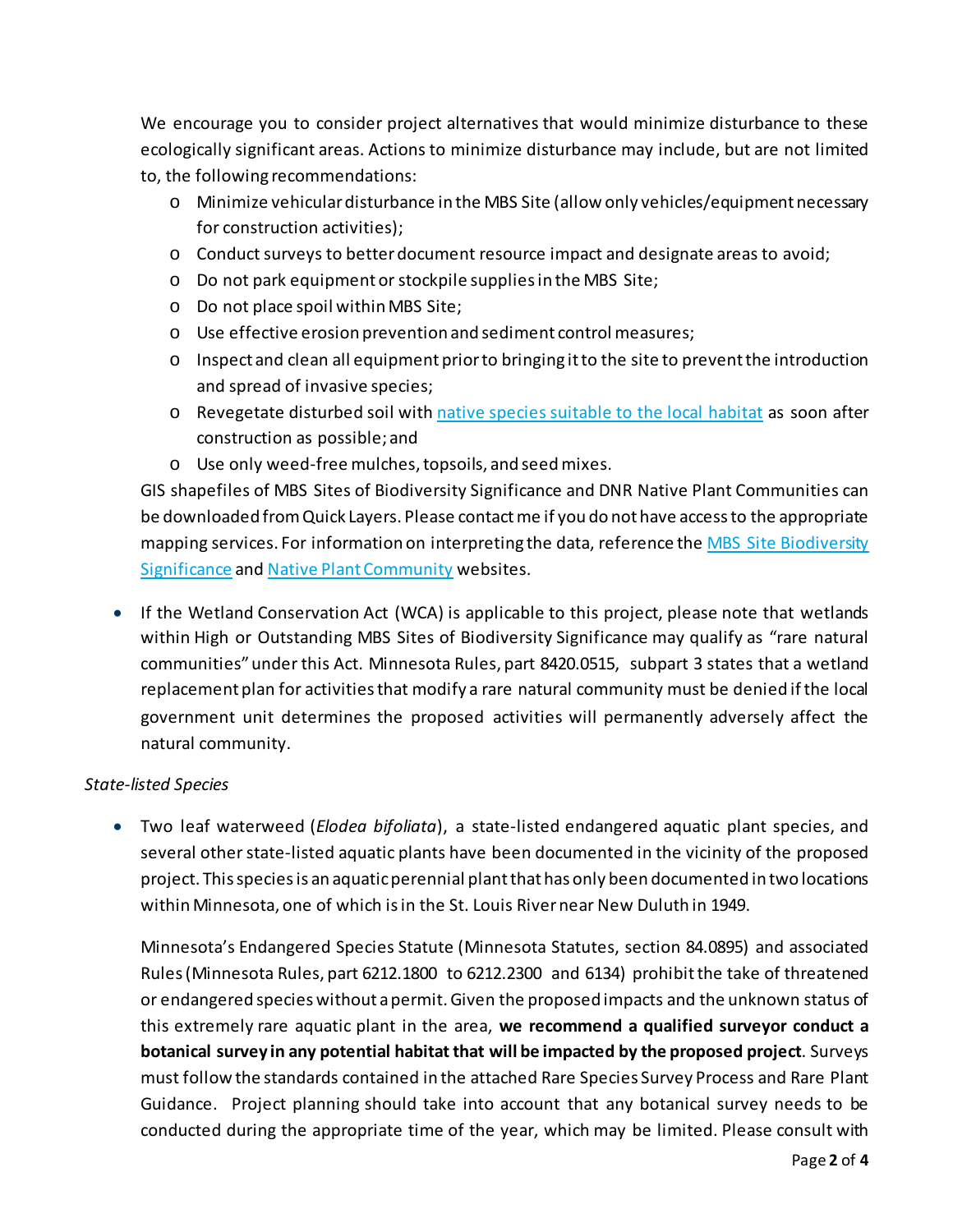the Endangered Species Environmental Review Coordinator, Lisa Joyal (lisa.joyal@state.mn.us), regarding this process.

• Creek heelsplitter (*Lasmigona compressa*), a state-listed mussel species of special concern, and lake sturgeon (*Acipenser fulvescens*), a state-listed fish species of special concern, have been documented in the St. Louis River in the vicinity of the proposed project. These species are particularly vulnerable to deterioration in water quality, especially increased siltation. As such, it is important effective erosion prevention and sediment control practices be implemented and maintained throughout the duration of the project. Containment measures fordredge sediment, debris, and other construction material should be in place to prevent adverse material from entering the river.

### *Federally Protected Species*

• To ensure compliance with federal law, conduct a federal regulatory review using the U.S. Fish and Wildlife Service's (USFWS) online [Information for Planning and Consultation \(IPaC\) tool.](https://ecos.fws.gov/ipac/)

#### *Environmental Review and Permitting*

• Please include a copy of this letter in any state or local license or permit application. Please note that measures to avoid or minimize disturbance to the above rare features may be included as restrictions or conditions in any required permits or licenses.

The Natural Heritage Information System (NHIS), a collection of databases that contains information about Minnesota's rare natural features, is maintained by the Division of Ecological and Water Resources, Department of Natural Resources. The NHIS is continually updated as new information becomes available, and is the most complete source of data on Minnesota's rare or otherwise significant species, native plant communities, and other natural features. However, the NHIS is not an exhaustive inventory and thus does not represent all of the occurrences of rare features within the state. Therefore, ecologically significant features for which we have no records may exist within the project area. If additional information becomes available regarding rare features in the vicinity of the project, further review may be necessary.

For environmental review purposes, the results of this Natural Heritage Review are valid for one year; the results are only valid for the project location (noted above) and the project description provided on the NHIS Data Request Form. Please contact me if project details change or construction has not occurred within one year as additional review may be required.

The Natural Heritage Review does not constitute review or approval by the Department of Natural Resources as a whole. Instead, it identifies issues regarding known occurrences of rare features and potential effects to these rare features. For information on the environmental review process or other natural resource concerns, you may contact your [DNR Regional Environmental Assessment Ecologist.](http://www.dnr.state.mn.us/eco/ereview/erp_regioncontacts.html)